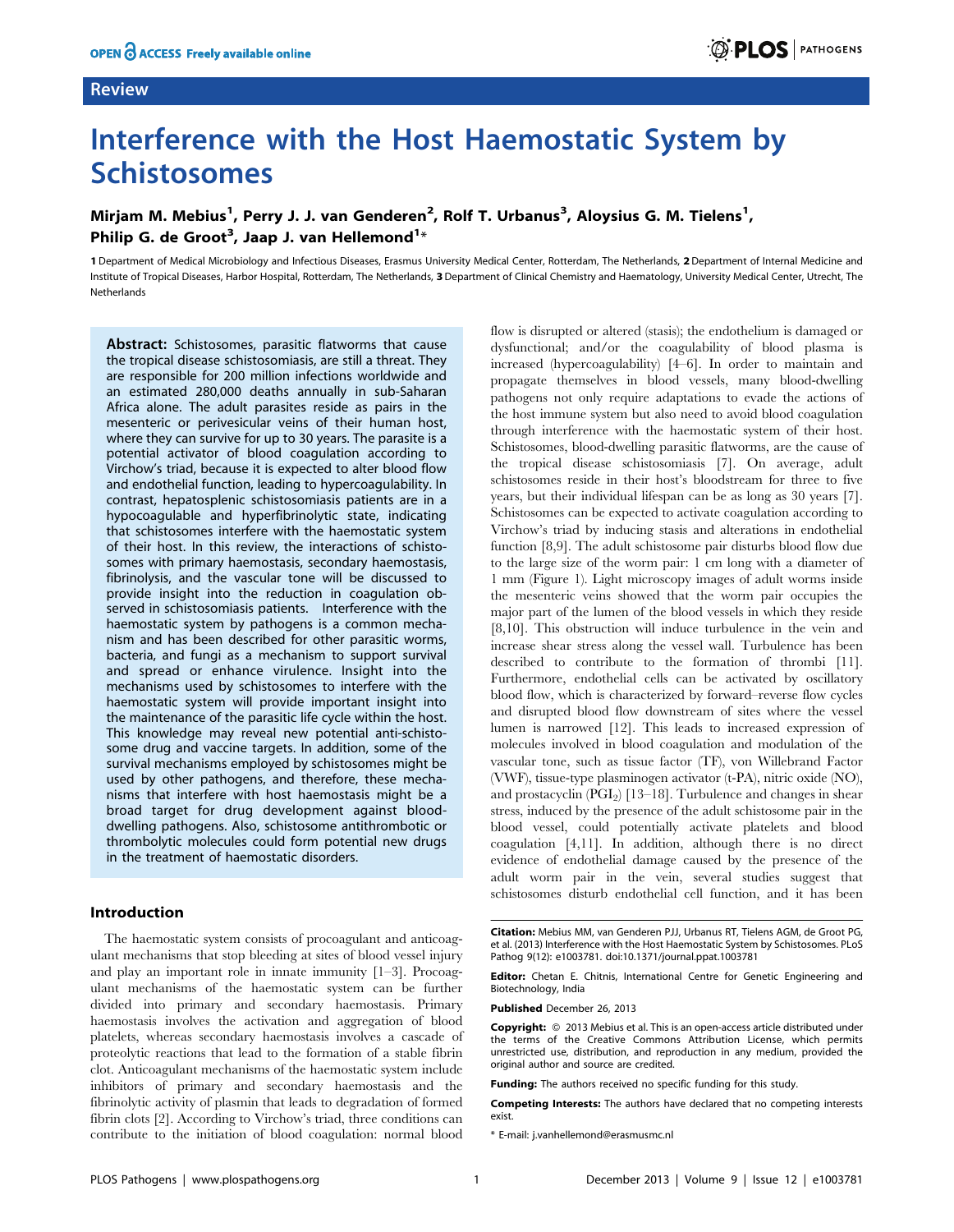suggested that the presence of the adult worm in the vein induces endothelial damage [9,19–21]. In murine schistosomiasis, the expression of endothelial NO synthase as well as the production of NO are decreased, which indicates endothelial dysfunction [9,19,21]. Furthermore, plasma soluble intercellular adhesion molecule-1 is increased in hepatosplenic schistosomiasis patients, which indicates endothelial activation and inflammation [22]. Extravasation of schistosome eggs may also contribute to endothelial damage or dysfunction, since this disrupts the polarization of the endothelium and causes mobilization and migration of endothelial cells [8]. Therefore, it is likely that parasite-induced alteration in endothelial function or endothelial damage plays a role in activation of blood coagulation. Besides alterations in blood flow and endothelial function, schistosomes have many electronegative charges on their surfaces that could potentially activate platelets and the coagulation cascade, leading to hypercoagulation [23]. Thus, schistosomes have all the characteristics to be potent activators of blood coagulation. However, schistosomiasis patients do not have an increased risk of thrombus formation [24]. In contrast, studies on blood coagulation in hepatosplenic schistosomiasis patients (reviewed by Tanabe [24]) showed that patients have prolonged coagulation times [25]. In infected humans, major haemostatic abnormalities are only observed in hepatosplenic schistosomiasis patients, but murine studies observed changes in the activity of several coagulation factors already during the early phase of schistosomiasis [26]. Hepatosplenic schistosomiasis patients have a reduced activity or reduced levels of the coagulation factors II, VII, IX, X, XI, XII, fibrinogen, high–molecular-weight kininogen (HMWK), and prekallikrein, as well as the regulatory proteins antithrombin and protein C [27,28]. Furthermore, the levels of thrombinantithrombin complexes, prothrombin fragment 1+2, plasma fibrinopeptide A, D-dimers, and other fibrin degradation products are increased in these patients [25,29]. The elevated levels of both markers of coagulation activation (e.g., prothrombin fragment 1+2 and plasma fibrinopeptide A) as well as markers of fibrinolysis (e.g., fibrin degradation products) indicate a continuous activation of both blood coagulation and fibrinolysis in hepatosplenic schistosomiasis patients. Therefore, the observed hypocoagulable and hyperfibrinolytic state of these individuals is the result of both increased consumption of coagulation factors and decreased hepatic synthesis of these factors and cannot solely be attributed to hepatic dysfunction [24,29]. Also, research showed that blood platelets do not adhere to adult schistosomes or isolated outer surface membranes (tegument) of adult worms [30]. It is thus clear that schistosomes must have mechanisms that suppress the haemostatic response of their host. In this review, the interactions of schistosomes with primary haemostasis, secondary haemostasis, fibrinolysis, and the vascular tone will be discussed in order to provide insight into the reduction in blood coagulation that is observed in schistosomiasis patients.

Identification of schistosome mechanisms that interfere with the haemostatic system provides important insight into the maintenance of the parasitic life cycle within its host. Insight into survival mechanisms of the parasite could provide important clues for novel anti-schistosome drugs or reveal vaccine targets. In addition, other blood-dwelling pathogens face similar survival challenges and may therefore employ similar survival strategies as schistosomes. These mechanisms that interfere with host haemostasis may, therefore, form a broad target for drug development against blood-dwelling pathogens. Also, potent antithrombotic drugs that are currently used in the clinic have been isolated earlier from pathogens, such as streptokinase from Streptococci [31]. Schistosome

antithrombotic or thrombolytic molecules could therefore form potential novel drugs in the treatment of haemostatic disorders.

#### Interference with Primary Haemostasis by Schistosomes

Primary haemostasis consists of the activation and aggregation of blood platelets. Platelet activation can be triggered by endothelial damage, which leads to exposure of the underlying collagen, or by the presence of soluble activators, such as thrombin or ADP. When the vessel wall is damaged, platelets will adhere to collagen-bound vWF through glycoprotein Ib (GPIb) present on their surface, followed by their activation and degranulation. Under pathophysiological conditions VWF also binds to surfaces of pathogens, such as Staphylococcus aureus, and triggers platelet activation [32]. Activated platelets release factors, such as ADP and thromboxane A2, which induce vasoconstriction, stimulate secondary coagulation, and promote further platelet activation and aggregation, resulting in the formation of a stable platelet plug [2]. Several mechanisms have been described that could explain the ability of schistosomes to prevent primary haemostasis (Figure 2).

Ngaiza and Doenhoff observed a decreased platelet count, also called thrombocytopenia, during schistosome infection in mice [33]. This was suggested to contribute to the observed decrease in platelet aggregation around the adult schistosome pair. In schistosomiasis patients, a decreased platelet count was also observed, but symptoms that are commonly observed in patients with thrombocytopenia, e.g., gingival bleeding, are not present in these patients, indicating that platelet aggregation is not fully impaired [34]. Schistosomes must therefore have evolved additional mechanisms to prevent primary haemostasis.

Extracellular ADP induces platelet aggregation. ADP-mediated platelet aggregation is normally controlled by ATP-diphosphohydrolase (ATPDase) proteins, such as CD39/ATPDase1, that are present on endothelial cells [35,36]. These ATPDases hydrolyse ATP to ADP and ADP to AMP and subsequently to adenosine. This degradation of ADP and the subsequent formation of the inhibitor adenosine leads to inhibition of ADP-mediated platelet activation and aggregation [37,38]. The schistosome tegument contains several enzymatic activities that could lead to the degradation of extracellular ATP or ADP [39]. Alkaline phosphatase activity is present in the tegument of Schistosoma mansoni, and recombinant S. mansoni alkaline phosphatase (SmAP) has been characterized [40,41]. Alkaline phosphatase enzymes are present in many organisms and hydrolyze a broad spectrum of substrates, including ATP, ADP, and AMP [42]. S. mansoni alkaline phosphatase (SmAP) has structural homology to human placental alkaline phosphatase, which suggests that its substrate specificity is similar to human alkaline phosphatases. In addition, investigation of the S. mansoni tegument revealed phosphodiesterase (SmPDE) activity, which hydrolyzes, among others, ATP and AMP [43]. Furthermore, a tegument-localized S. mansoni ATPdiphosphohydrolase-1 (SmATPDase1) activity was characterized, which is capable of hydrolysis of both ATP and ADP to AMP [44,45]. Therefore, these tegumental enzymes could, by mimicking human ATPDases, form a potential strategy to inhibit platelet activation.

Furthermore, the actions of an S. mansoni protein with kallikreinlike activity, sK1, and a protein with homology to mouse plasma kallikrein, SmSP1, may form a mechanism through which schistosomes inhibit primary haemostasis [46,47]. Kallikrein is able to convert HMWK to the small vasoactive peptide bradykinin, which is a potent vasodilator [20,48]. Bradykinin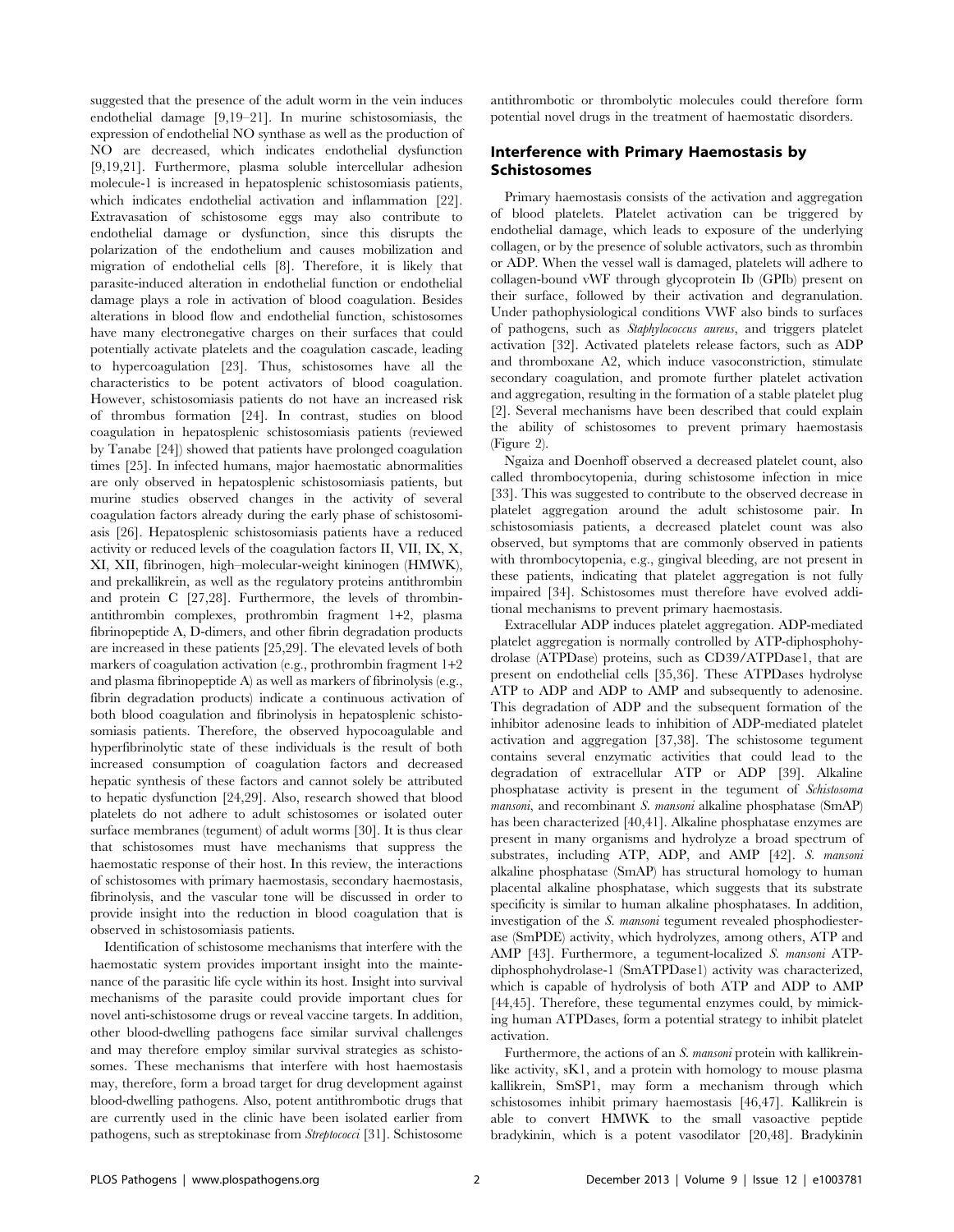

Figure 1. Images of adult schistosomes. Panel A shows a schematic drawing of an adult worm pair. The large adult male embraces the smaller female worm and both worms have two suckers by which they attach to the blood vessel wall. Panel B shows a scanning electron microscope image of a single S. mansoni adult male, which is about 1 cm long with a diameter of 1 mm. Panel C shows a cross-section of an adult S. mansoni worm pair (m, male; f, female; arrows mark the vessel wall) in a mesenteric venule of a mouse. This cross-section illustrates how close the worm pair is to the vessel wall and suggests the extent to which the worms must disturb blood flow (Panel C is adapted from D. G. Colley and W. E. Secor, PLoS Neglected Tropical Diseases 2007 [10]). doi:10.1371/journal.ppat.1003781.g001

can trigger the release of prostacyclin (PGI<sub>2</sub>) from endothelial cells [48].  $\widetilde{PGI}_2$  is another potent vasodilator but also inhibits platelet degranulation. Exposure on the surface or secretion of the tegumental proteins sK1 and SmSP1 has been suggested, and it has been shown that sK1 is able to convert HMWK to bradykinin in vitro, which suggests the production of bradykinin by these proteins also during schistosome infection in vivo [46,47]. Kallikrein-like activity has not been described for SmSP1, but its homology to mouse kallikrein suggests kallikrein-like activity. sK1, and potentially SmSP1, could thus play a role in the inhibition of primary haemostasis by the parasite, although such a role has not been demonstrated.

# Interference with Secondary Haemostasis by Schistosomes

Secondary haemostasis consists of two pathways: the tissue factor (TF) pathway (extrinsic pathway) and the contact activation



Figure 2. Proposed modulation of primary haemostasis by schistosomes. Primary haemostasis consists of the activation of blood platelets and the formation of a platelet plug. Exposure of subendothelial collagen, due to endothelial damage or the presence of soluble activators or surfaces of pathogens, can facilitate binding of VWF. Platelets adhere to VWF through GPIb present on their surface, followed by their activation and degranulation. Platelets release molecules, such as ADP, thromboxane A2, serotonin, and platelet factor 3, which stimulate further platelet aggregation and activation, stimulate vasoconstriction, and activate secondary haemostasis. Primary haemostasis is inhibited by PGI<sub>2</sub> from endothelial cells, which inhibits degranulation of platelets, and by the degradation of extracellular ADP to AMP and subsequently to the inhibitor adenosine by endothelial ATPDases, such as CD39. Schistosomes interfere with the primary haemostasis through the proposed degradation of extracellular ADP by SmAP, SmATPDase1, and/or SmPDE, and potentially stimulate the release of PGI<sub>2</sub> through up-regulation of the production of bradykinin by sK1 or SmSP1. Stimulation is indicated by green arrows. Red lines indicate inhibition. Schistosome proteins are indicated in the shaded boxes. Abbreviations: glycoprotein Ib (GPIb), High-molecular-weight kininogen (HMWK), prostacyclin (PGI<sub>2</sub>), Schistosoma mansoni alkaline phosphatase (SmAP), Schistosoma mansoni ATP-diphosphohydrolase-1 (SmATPDase1), Schistosoma mansoni phosphodiesterase (SmPDE), von Willebrand Factor (VWF).

doi:10.1371/journal.ppat.1003781.g002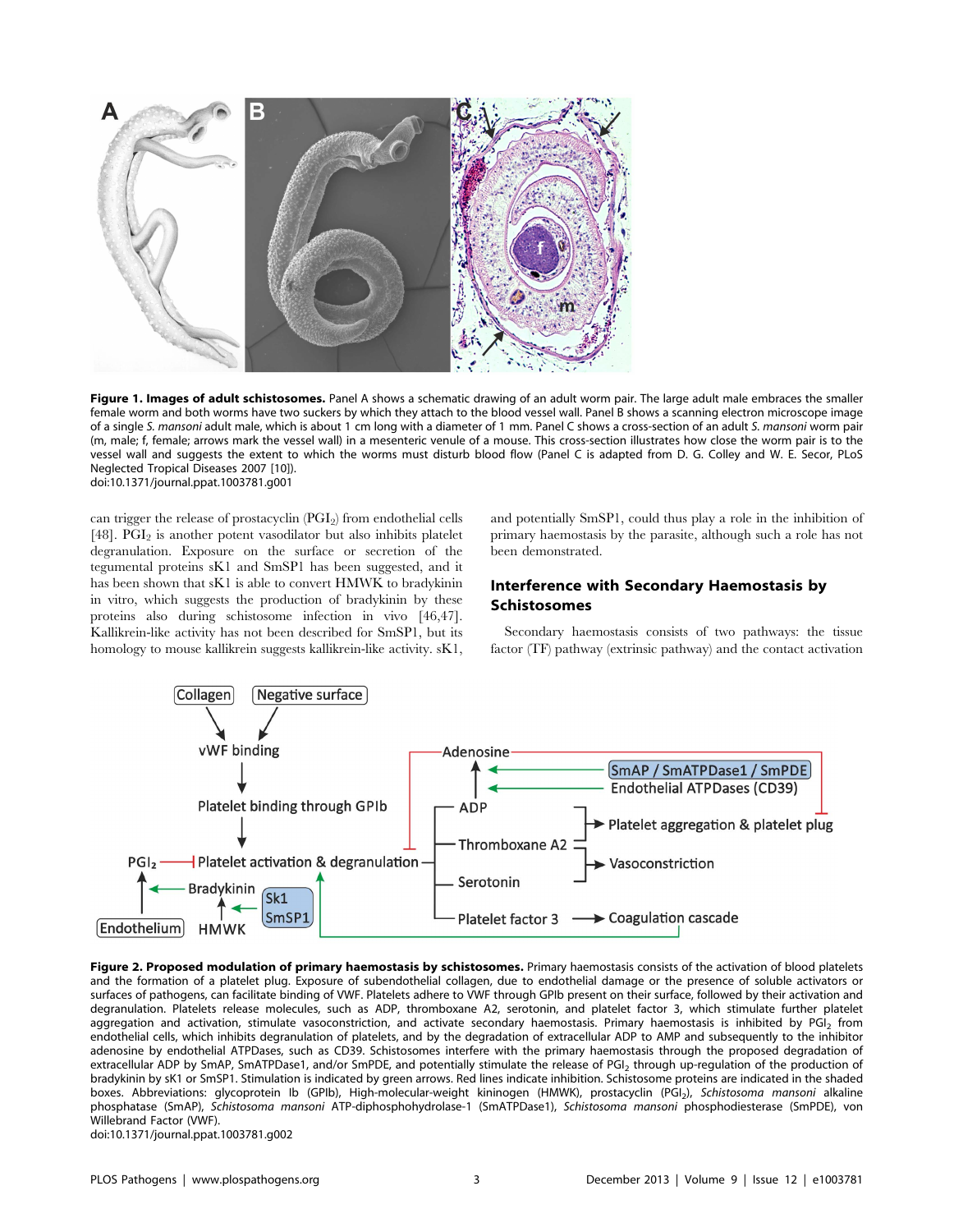(intrinsic) pathway [2,49]. The extrinsic pathway is considered to be the physiologically most relevant pathway and is induced by the exposure of TF after endothelial damage, but under pathophysiological conditions it can also be activated by TF expressed on immune cells or endothelial cells [3,50]. The intrinsic pathway is activated by binding of coagulation factor XII (XII) to collagen or negatively charged surfaces [51,52]. Local accumulation of XII leads to its auto-activation and induces a cascade of cleavage reactions that activate other coagulation factors [53]. Finally, both the extrinsic and intrinsic pathways lead to the cleavage of fibrinogen to fibrin by thrombin and the formation of a stable fibrin clot (Figure 3).

#### Interference with the Activation of Secondary Haemostasis by Schistosomes

Schistosomes are potential activators of the extrinsic pathway due to the induction of turbulence and endothelial damage and/or alteration of endothelial function induced by the adult parasite and/or the eggs [8,9,16]. Furthermore, elevated levels of tumor necrosis factor alpha  $(TNF-\alpha)$  are present in schistosomiasis patients, and high TNF-a levels are known to induce TF expression on endothelial cells in vitro [50,54]. In addition, increased TF expression is present in monocytes from hepatosplenic schistosomiasis patients, compared to monocytes of healthy donors, suggesting the involvement of monocyte TF expression in the prothrombotic state observed in schistosomiasis patients [54]. However, to date there is no evidence that schistosomes interfere with extrinsic coagulation [55].

On the other hand, in vitro experiments show that schistosomes can inhibit the activation of secondary haemostasis in at least two steps: the activity of thrombin and the activation and activity of XII, a factor of the intrinsic pathway, suggesting inhibition of secondary haemostasis during schistosome infection in vivo [55– 58]. Both the extrinsic and the intrinsic pathway lead to the activation of thrombin. The inhibition of thrombin activity by schistosomes could therefore be a potential strategy to prevent the formation of fibrin clots. The S. mansoni antigen Sm22.6 discovered by Stein and David is expressed in the cytoplasmic layer of the schistosome tegument but is also present in the host circulation [59]. The exact role of Sm22.6 in the parasitic life cycle is unknown, but the protein interacts with thrombin and inhibits its



Figure 3. Proposed modulation of secondary haemostasis and vascular tone by schistosomes. Secondary haemostasis can be activated through two different pathways: either by the presence of TF or by contact of coagulation factors with collagen, pathogens, or other negatively charged surfaces. This triggers a cascade of cleavage reactions, ultimately leading to the cleavage of fibrinogen to fibrin and the formation of a stable fibrin clot. This process is regulated by antithrombin, TFPI, and protein C. Schistosomes potentially interfere with secondary haemostasis at several steps in the cascade. Schistosome whole worm homogenate blocks the conversion of XII to XIIa and inhibits the actions of XIIa. The proteolytic activity of thrombin is inhibited by the schistosome antigen Sm22.6. Furthermore, schistosome heparin-like glycosaminoglycans may enhance the activity of antithrombin and, possibly, TFPI, and the schistosome serpin SHW 4-2 might mimic human antithrombin. The vascular tone can be influenced by schistosomes through the production of both vasodilating and vasoconstricting eicosanoids and the presence of sK1 and SmSP1 that could potentially convert HMWK into the vasodilator bradykinin. The green arrows indicate stimulation. Inhibition is indicated by the red lines. The shaded boxes indicate schistosome proteins. Abbreviations: activated coagulation factor XII (XIIa), coagulation factor XII (XII), High-molecular-weight kininogen (HMWK), tissue factor (TF), tissue factor pathway inhibitor (TFPI). doi:10.1371/journal.ppat.1003781.g003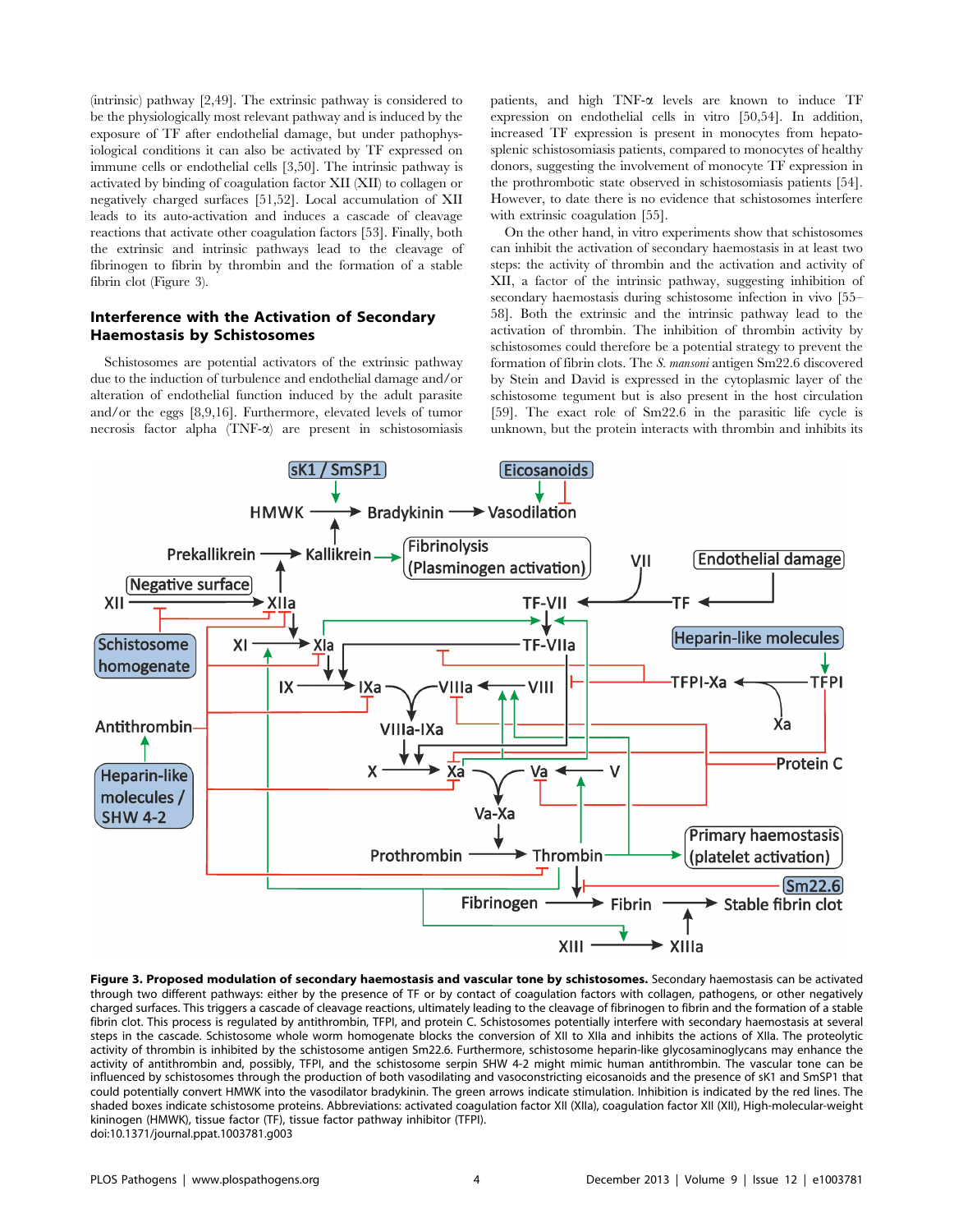protease activity [58]. This suggests that Sm22.6 could prevent the formation of fibrin clots around the adult parasite [58]. Furthermore, thrombin plays an important role in the amplification loop of the coagulation cascade through the activation of XI by thrombin; blocking this protein could interfere with this positive feedback mechanism.

Schistosomes have also been observed to interfere with the intrinsic pathway. Whole worm homogenate of S. mansoni inhibits both the activation and activity of XIIa [55–57]. The molecules responsible for this inhibitory activity have not been characterized, and their localization in the adult worm is, therefore, not known. Further investigations are required to confirm this suggested activity. Furthermore, the importance of XII in coagulation in vivo is still debated [60]. XII deficiency does not result in a bleeding tendency in vivo, in contrast to a decreased coagulation time observed in in vitro tests [61]. The reason for this discrepancy remains unclear, but it led to the assumption that XII is not required for normal haemostasis, although a role has been suggested in pathological thrombus formation [60]. It should therefore be stressed that the role of inhibition of XII in prevention of coagulation during schistosome infections might be very limited. Another possibility could be that inhibition of XII by schistosomes is not involved in interference with haemostasis, but instead functions in the evasion of immune responses by the parasite. XII is involved in the activation of the complement cascade, and inhibition of XII by schistosomes might thus be an example of an immune-evasion strategy rather than a strategy to prevent blood coagulation [62].

### Interference with Regulatory Mechanisms of Secondary Haemostasis by Schistosomes

Secondary coagulation is regulated by the actions of three proteins: antithrombin, tissue factor pathway inhibitor (TFPI), and protein C. Stimulation or mimicking of host mechanisms for the regulation of blood coagulation could form a potential strategy employed by schistosomes to interfere with haemostasis.

The serine protease inhibitor (serpin) antithrombin is the major inhibitor of coagulation proteases [61]. Antithrombin is constitutively present in blood plasma and binds and inactivates thrombin, as well as coagulation factors IXa, Xa, and XIa. The efficiency of thrombin binding increases 2,000- to 10,000-fold when antithrombin associates with its cofactor heparin [61]. Schistosomes could potentially increase antithrombin activity by expressing heparin or heparin-like molecules, such as heparan sulfate. Heparan sulfate is a heparin-like molecule that is present on the surface of endothelial cells and is responsible for the anticoagulant properties of the endothelium. Heparin-like glycosaminoglycans, i.e., heparan sulfate and dermatan sulfate, are present in tegument fractions of S. mansoni [63]. However, the localization of these heparin-like molecules on the outer tegumental membrane and the capacity of these molecules to interfere with the haemostatic system have not been determined.

Furthermore, Blanton et al. identified a serpin in S. haematobium, SHW 4-2, with high sequence similarity to antithrombin and glialderived nexins, which can both bind and inhibit thrombin [64,65]. Surface localization of SHW 4-2 was shown by immunolocalization, suggesting that S. haematobium serpin may mimic the actions of antithrombin and could play a role in the inhibition of secondary haemostasis.

TFPI, the natural regulator of TF activity, is present in blood plasma and platelets, and is synthesized by endothelial cells. Its mode of action is peculiar; TFPI binds and inhibits coagulation factor Xa. This TFPI-Xa complex subsequently binds to the

TF-VIIa complex, thereby inhibiting further activity of coagulation factor VIIa. TFPI present in plasma is active, but present in low concentrations and only able to delay the coagulation cascade. TFPI can be released by degranulation of activated platelets and/ or from the endothelium by heparin and thereby regulate TF activity [2,66]. The presence of heparin-like molecules on the outer surface of adult schistosomes suggests that the parasite may stimulate the release and local accumulation of TFPI from the endothelium, although this has not been confirmed.

#### Stimulation of Fibrinolysis by Schistosomes

Besides interference with primary or secondary haemostasis, schistosomes may also reduce thrombus formation through stimulation of fibrinolytic pathways. Fibrinolysis by plasmin controls the degradation of fibrin clots to fibrin degradation products (Figure 4). The proteolytic activation of plasminogen to plasmin is stimulated by plasma kallikrein, but mainly by urokinase and t-PA, which are slowly released from damaged endothelium [2,67]. Although several reports show no enhancement of fibrinolysis by S. mansoni [55,56], more recent reports indicate the presence of activators of plasminogen at the surface of S. bovis [68–70]. Ramajo-Hernández et al. screened tegument fractions for proteins binding plasminogen and demonstrated that tegument fractions enhanced the generation of plasmin by t-PA [68]. Ten proteins that were able to bind plasminogen were identified; the most prominent ones were enolase, glyceraldehyde-3-phosphate dehydrogenase (GAPDH), and actin. Surface localization was shown for GAPDH and enolase but not for actin [69,71]. Enolase is expressed on the surface of male schistosomes only, and recombinantly expressed enolase has been shown to bind plasminogen and enhance its conversion to plasmin in the presence of t-PA [68,69]. Similarly, Yang et al. discovered a plasminogen-binding enolase in S. japonicum, indicating that plasminogen-binding by schistosome enolases may be a common feature of schistosomes [72]. The role of GAPDH and actin in the conversion of plasminogen is still unclear, but it has been described that interaction of plasminogen with other molecules induces conformational changes in plasminogen which could aid in the conversion of plasminogen to plasmin by t-PA [73]. Further research by de la Torre-Escudero et al. revealed on the parasitic surface the presence of a schistosome protein belonging to the family of annexins [70]. Annexins have many functions, and some annexins, such as human annexin-A2, are involved in the regulation of fibrinolysis [74]. Schistosome annexin binds plasminogen and enhances the t-PA mediated conversion of plasminogen to plasmin [70]. The schistosome surface annexin may thus have a role in local activation of fibrinolysis during schistosome infection, thereby stimulating the degradation of thrombin clots that could be formed at the parasite's surface.

### Interference with the Vascular Tone by Schistosomes

Besides a possible activation of blood coagulation by the parasite, the parasite faces a second problem in the bloodstream. The eggs deposited by the female are laid in the small veins surrounding the intestine, and the parasite pair is known to wander between the large portal vein and these small veins [75]. This migration could, due to the large size of the adult worm pair compared to the size of the blood vessels, temporarily cause obstruction of blood flow, and the resulting changes in blood flow could potentially damage the endothelium and surrounding tissues. Manipulation of the vascular tone, e.g., by inducing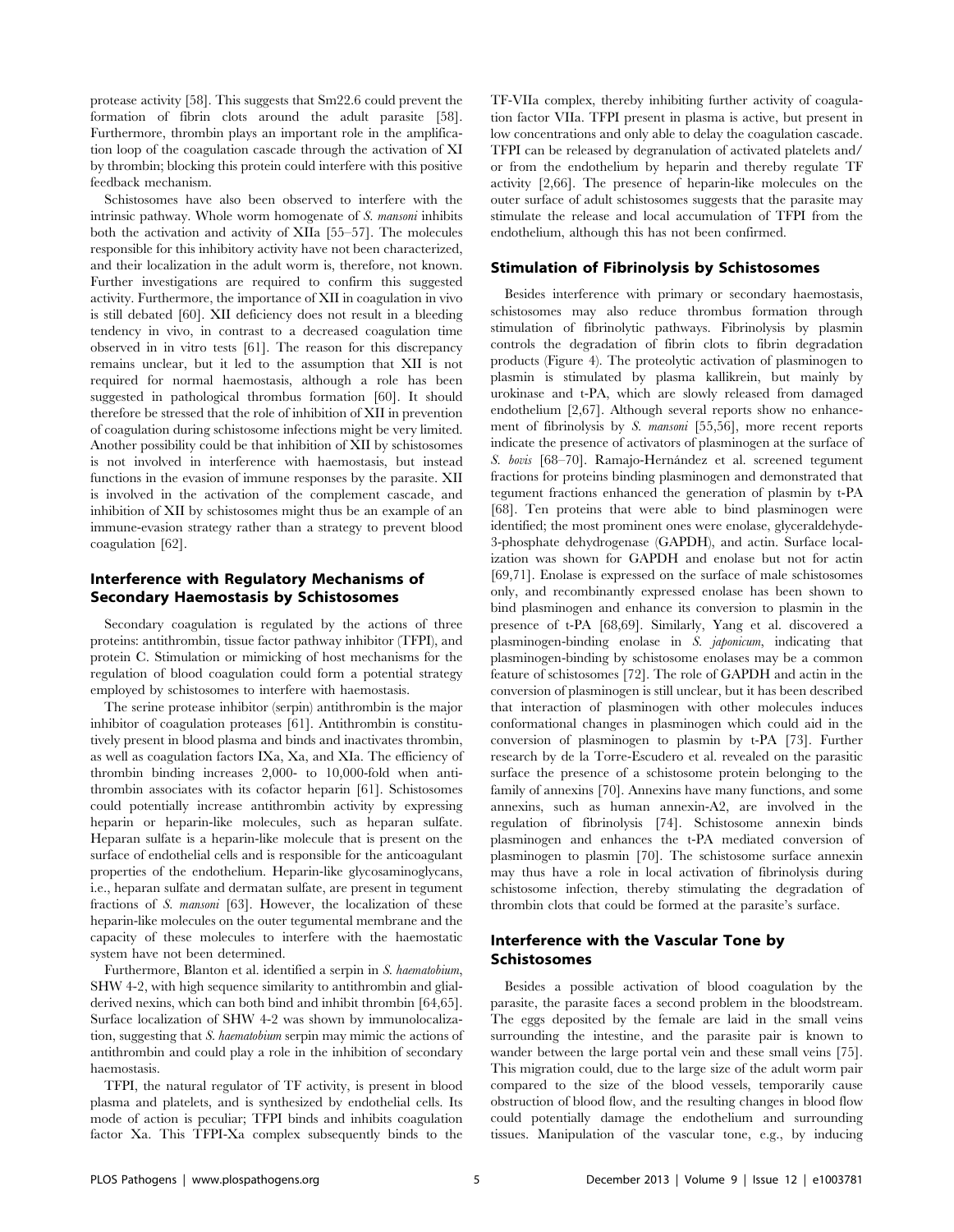

Figure 4. Proposed modulation of the fibrinolytic system by schistosomes. The fibrinolytic system inhibits blood coagulation through degradation of the formed fibrin clot by plasmin. Plasminogen is cleaved to plasmin by plasma kallikrein, but mainly by t-PA and urokinase, which are inhibited by PAI-1 and PAI-2. Furthermore, plasmin activity is inhibited by TAFI. Schistosomes may stimulate fibrinolysis by the presence of enolase, GAPDH, and annexin, which bind plasminogen and facilitate its conversion to plasmin by t-PA. Green arrows indicate stimulation. Inhibition is indicated by the red lines. Schistosome proteins are denoted in the shaded box. Abbreviations: tissue-type plasminogen activator (t-PA), plasminogen activator inhibitor 1 (PAI-1) and 2 (PAI-2), thrombin-activatable fibrinolysis inhibitor (TAFI), glyceraldehyde-3-phosphate dehydrogenase (GAPDH). doi:10.1371/journal.ppat.1003781.g004

vasodilation, could prevent damage caused by obstruction of these small blood vessels, and such a strategy would therefore be advantageous for the parasite. Several mechanisms have been proposed by which schistosomes could modulate vascular tone (Figure 3) (reviewed in detail by Da'dara and Skelly [20]). For example, schistosomes are able to produce and secrete eicosanoids. Eicosanoids have diverse functions; among these is influencing the vascular tone. S. mansoni produces eicosanoids that stimulate vasodilation (e.g., the cyclo-oxygenase products prostaglandin  $D_2$ ) and prostaglandin  $E_2$ ), as well as 5-lipoxygenase products that are able to induce vasoconstriction [e.g., leukotriene C4 and

15-hydroxyeicosatetraenoic acid (15-HETE)] [76]. It has been shown that schistosome vasoconstrictors are released in smaller amounts than the vasodilators [76,77]. This suggests that eicosanoids play a role in the stimulation of vasodilation during infection. However, this difference in production of vasoconstriction-promoting and vasodilation-promoting eicosanoids could also merely reflect differences in biological activity, and therefore, the true impact of schistosome eicosanoids on the vascular tone during infection remains unclear.

Another potential mechanism to induce vasodilation by schistosomes is through the actions of the schistosome proteins

Table 1. Proposed interference with the haemostatic system and vascular tone by schistosome molecules.

| <b>Target</b>                | Schistosome molecule           | <b>Effect</b>                                                                                                                                                   |
|------------------------------|--------------------------------|-----------------------------------------------------------------------------------------------------------------------------------------------------------------|
| Hypocoagulation mechanisms   |                                |                                                                                                                                                                 |
| <b>Primary haemostasis</b>   |                                |                                                                                                                                                                 |
| <b>ADP</b>                   | SmAP [40,41]                   | Hydrolysis of ADP to AMP and adenosine, a competitive<br>inhibitor of platelet aggregation and degranulation.                                                   |
|                              | SmATPDase1 [44,45]             | Hydrolysis of ATP and ADP to AMP.                                                                                                                               |
|                              | SmPDE [43]                     | Hydrolysis of ATP and AMP.                                                                                                                                      |
| <b>HMWK</b>                  | sK1 [46]                       | Conversion of HMWK to bradykinin. Bradykinin<br>stimulates the release of PGI <sub>2</sub> , an inhibitor of platelet<br>degranulation, from endothelial cells. |
|                              | SmSP1 [47]                     | Homology to mouse plasma kallikrein.                                                                                                                            |
| <b>Secondary haemostasis</b> |                                |                                                                                                                                                                 |
| <b>Factor XII</b>            | Schistosome homogenate [55-57] | Inhibition of the conversion of coagulation factor XII to<br>XIIa and the actions of XIIa.                                                                      |
| Thrombin                     | Sm22.6 [58]                    | Inhibitor of thrombin activity.                                                                                                                                 |
| Antithrombin                 | Heparin-like molecules [63]    | Potential increase of the activity of antithrombin.                                                                                                             |
|                              | SHW 4-2 [65]                   | Sequence similarity to antithrombin.                                                                                                                            |
| Hyperfibrinolytic mechanisms |                                |                                                                                                                                                                 |
| Plasminogen                  | Enolase [68,69,72]             | Binding and conversion of plasminogen to plasmin by<br>t-PA.                                                                                                    |
|                              | <b>GAPDH [68]</b>              | Binding of plasminogen.                                                                                                                                         |
|                              | Annexin [70]                   | Binding and conversion of plasminogen to plasmin by<br>t-PA.                                                                                                    |
| Vascular tone                |                                |                                                                                                                                                                 |
| <b>HMWK</b>                  | sK1 [46]                       | Conversion of HMWK to bradykinin.                                                                                                                               |
|                              | SmSP1 [47]                     | Homology to mouse plasma kallikrein.                                                                                                                            |
| Vasodilation                 | Eicosanoids [20]               | Both vasodilating and vasoconstricting effects.                                                                                                                 |

doi:10.1371/journal.ppat.1003781.t001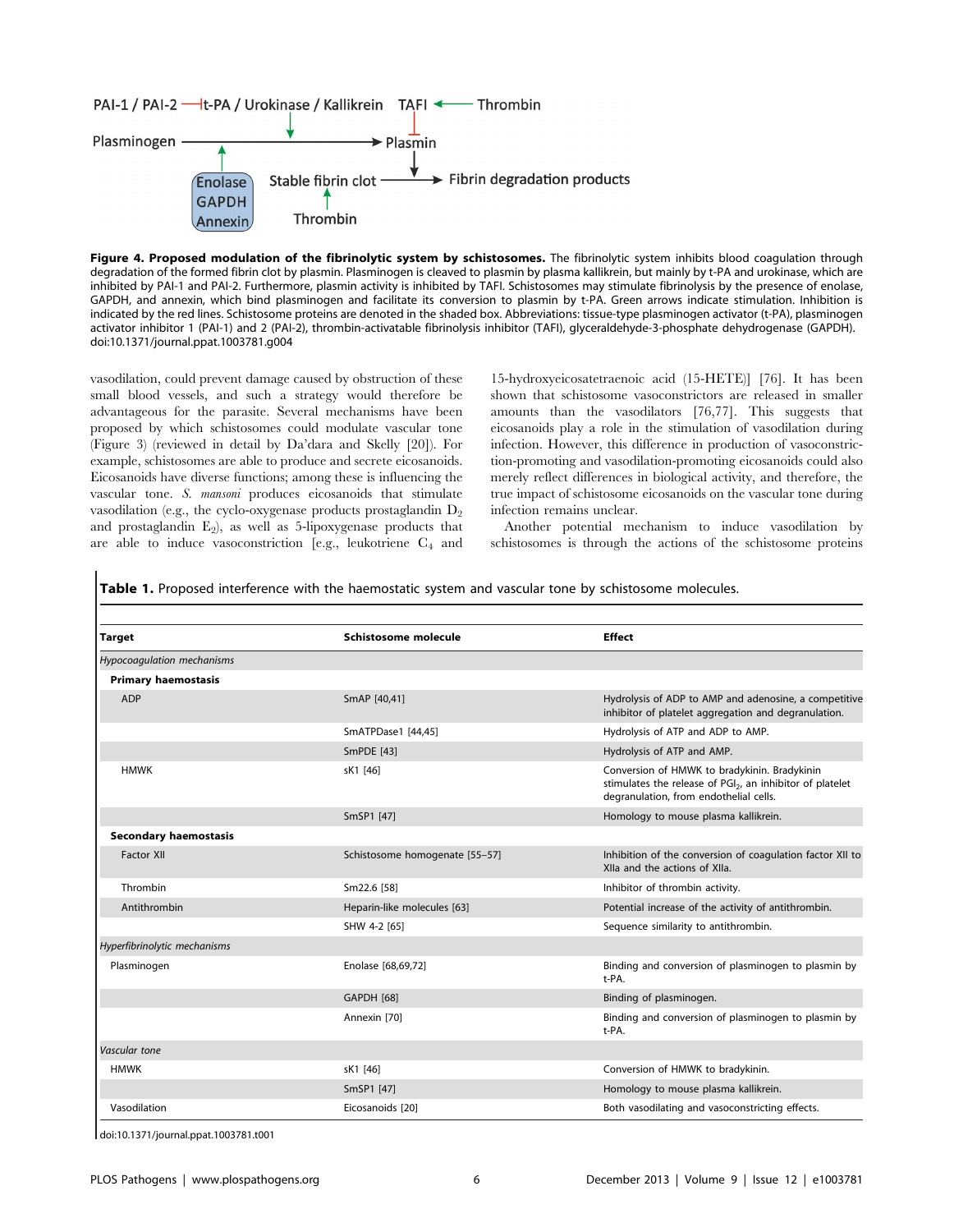sK1 and SmSP1 [46,47]. sK1 is a schistosome protein with kallikrein-like activity, and SmSP1 has homology to mouse kallikrein, but kallikrein-like activity has not been described for SmSP1 [46,47]. As discussed before, S. mansoni sK1 and, potentially, SmSP1 convert kininogen to the potent vasodilator bradykinin [46].

#### Concluding Remarks

According to Virchow's triad, schistosomes are expected to be potent activators of blood coagulation. However, the parasite has evolved several mechanisms to actively inhibit blood coagulation and manipulate the vascular tone, ensuring long-term survival in the host's bloodstream (Table 1). Many experiments showed that primary and secondary haemostasis can be inhibited by the parasite through a combination of schistosome-specific mechanisms that inhibit key steps in the coagulation cascade and by schistosome proteins that exploit host mechanisms for regulation

#### References

- 1. Klinger MH, Jelkmann W (2002) Role of blood platelets in infection and inflammation. J Interferon Cytokine Res 22: 913–922.
- 2. Hoffbrand AV, Pettit JE, Moss PAH (2003) Essential haematology. Hoboken: Blackwell Science. 349 p.
- 3. Opal SM (2003) Interactions between coagulation and inflammation. Scand J Infect Dis 35: 545–554.
- 4. Lowe GD (2003) Virchow's triad revisited: Abnormal flow. Pathophysiol Haemost Thromb 33: 455–457.
- 5. Bagot CN, Arya R (2008) Virchow and his triad: A question of attribution. Br J Haematol 143: 180–190.
- 6. Wolberg AS, Aleman MM, Leiderman K, Machlus KR (2012) Procoagulant activity in hemostasis and thrombosis: Virchow's triad revisited. Anesth Analg 114: 275–285.
- 7. Gryseels B, Polman K, Clerinx J, Kestens L (2006) Human schistosomiasis. Lancet 368: 1106–1118.
- 8. File S (1995) Interaction of schistosome eggs with vascular endothelium. J Parasitol 81: 234–238.
- 9. Silva CL, Morel N, Noel F (1998) Portal veins of mice infected with Schistosoma mansoni exhibit an increased reactivity to 5-hydroxytryptamine. Mem Inst Oswaldo Cruz 93 (Suppl 1): 153–155.
- 10. Colley DG, Secor WE (2007) A schistosomiasis research agenda. PLoS Negl Trop Dis 1: e32. doi: 10.1371/journal.pntd.0000032.
- 11. Stein PD, Sabbah HN (1974) Measured turbulence and its effect on thrombus formation. Circ Res 35: 608–614.
- 12. Johnson BD, Mather KJ, Wallace JP (2011) Mechanotransduction of shear in the endothelium: Basic studies and clinical implications. Vasc Med 16: 365–377.
- 13. Diamond SL, Eskin SG, McIntire LV (1989) Fluid flow stimulates tissue plasminogen activator secretion by cultured human endothelial cells. Science 243: 1483–1485.
- 14. Galbusera M, Zoja C, Donadelli R, Paris S, Morigi M, et al. (1997) Fluid shear stress modulates von willebrand factor release from human vascular endothelium. Blood 90: 1558–1564.
- 15. Sun RJ, Muller S, Wang X, Zhuang FY, Stoltz JF (2000) Regulation of von willebrand factor of human endothelial cells exposed to laminar flows: An in vitro study. Clin Hemorheol Microcirc 23: 1–11.
- 16. Mazzolai L, Silacci P, Bouzourene K, Daniel F, Brunner H, et al. (2002) Tissue factor activity is upregulated in human endothelial cells exposed to oscillatory shear stress. Thromb Haemost 87: 1062–1068.
- 17. Jin ZG, Ueba H, Tanimoto T, Lungu AO, Frame MD, et al. (2003) Ligandindependent activation of vascular endothelial growth factor receptor 2 by fluid shear stress regulates activation of endothelial nitric oxide synthase. Circ Res 93: 354–363.
- 18. Walshe TE, Ferguson G, Connell P, O'Brien C, Cahill PA (2005) Pulsatile flow increases the expression of eNOS, ET-1, and prostacyclin in a novel in vitro coculture model of the retinal vasculature. Invest Ophthalmol Vis Sci 46: 375– 382.
- 19. Silva CL, Lenzi HL, Silva VF, Paulo FO, Noel F (2003) Cellular mechanisms involved in the increased contraction of portal veins from Schistosoma mansoniinfected mice. Parasitol Res 89: 16–22.
- 20. Da'dara A, Skelly PJ (2011) Manipulation of vascular function by blood flukes? Blood Rev 25: 175–179.
- 21. Oliveira SD, Quintas LE, Amaral LS, Noel F, Farsky SH, et al. (2011) Increased endothelial cell-leukocyte interaction in murine schistosomiasis: Possible priming of endothelial cells by the disease. PLoS One 6: e23547. doi: 10.1371/ journal.pone.0023547.
- 22. Esterre P, Raobelison A, Ramarokoto CE, Ravaoalimalala VE, Boisier P, et al. (1998) Serum concentrations of sICAM-1, sE-, sP- and sL-selectins in patients

of haemostasis. Furthermore, schistosome proteins may actively stimulate fibrinolysis and manipulate vascular tone. The many strategies used by schistosomes to interfere with the haemostatic system of their host reflect the complex host–parasite relationship. Although some major discoveries in manipulation of blood coagulation by schistosomes have been made, additional studies are required to further understand these mechanisms and determine their importance during infection. This would provide more insight into pathways involved in maintaining the parasitic life cycle within the host and may reveal new targets for the development of anti-schistosome drugs or vaccines. Furthermore, mechanisms described here might also be applicable to other blood-dwelling pathogens and may reveal broad targets for the development of drugs to be used against these pathogens. In addition, schistosome molecules that interfere with the haemostatic system could form potential new antithrombotic or thrombolytic drugs for the treatment of haemostatic disorders.

with Schistosoma mansoni infection and association with disease severity. Parasite Immunol 20: 369–376.

- 23. Stein PC, Lumsden RD (1973) Schistosoma mansoni: Topochemical features of cercariae, schistosomula, and adults. Exp Parasitol 33: 499–514.
- 24. Tanabe M (2003) Haemostatic abnormalities in hepatosplenic schistosomiasis mansoni. Parasitol Int 52: 351–359.
- 25. Omran SA, el-Bassiouni NE, Hussein NA, Akl MM, Hussein AT, et al. (1995) Disseminated intravascular coagulation in endemic hepatosplenic schistosomiasis. Haemostasis 25: 218–228.
- 26. Carvalho MG, Mello RT, Soares AL, Bicalho RS, Lima e Silva FC, et al. (2005) Murine schistosomiasis mansoni: Process of blood coagulation at pre-patent, acute and chronic phases, and consequence of chemotherapeutic cure on the reversion of changes. Blood Coagul Fibrinolysis 16: 469–475.
- 27. Amin HM, Omran SA, el-Bassuoni NE, el-Kaliouby AH, el-Ashmawy SA (1994) Assessment of factors II, VII, IX, X, and protein C in hepatosplenic schistosomiasis. Haemostasis 24: 22–26.
- 28. El-Bassiouni NE, El Bassiouny AE, Hussein NA, El-Sayed HH, Ibrahim IM, et al. (1998) The coagulation profile in hepatosplenic schistosomiasis. Blood Coagul Fibrinolysis 9: 189–194.
- 29. El-Bassiouni NE, el Bassiouny AE, el-Khayat HR, Akl MM, Omran SA (1996) Hyperfibrinolysis in hepatosplenic schistosomiasis. J Clin Pathol 49: 990–993.
- 30. Wu YP, Lenting PJ, Tielens AGM, de Groot PG, van Hellemond JJ (2007) Differential platelet adhesion to distinct life-cycle stages of the parasitic helminth Schistosoma mansoni. J Thromb Haemost 5: 2146–2148.
- 31. Sun H (2006) The interaction between pathogens and the host coagulation system. Physiology (Bethesda) 21: 281–288.
- 32. Herrmann M, Hartleib J, Kehrel B, Montgomery RR, Sixma JJ, et al. (1997) Interaction of von willebrand factor with Staphylococcus aureus. J Infect Dis 176: 984–991.
- 33. Ngaiza JR, Doenhoff MJ (1987) Schistosoma mansoni-induced thrombocytopenia in mice. Trans R Soc Trop Med Hyg 81: 655–656.
- 34. Correia MC, Domingues AL, Lacerda HR, Santos EM, Machado CG, et al. (2009) Platelet function and the von willebrand factor antigen in the hepatosplenic form of schistosomiasis mansoni. Trans R Soc Trop Med Hyg 103: 1053–1058.
- 35. Kaczmarek E, Koziak K, Sevigny J, Siegel JB, Anrather J, et al. (1996) Identification and characterization of CD39/vascular ATP diphosphohydrolase. J Biol Chem 271: 33116–33122.
- 36. Sevigny J, Sundberg C, Braun N, Guckelberger O, Csizmadia E, et al. (2002) Differential catalytic properties and vascular topography of murine nucleoside triphosphate diphosphohydrolase 1 (NTPDase1) and NTPDase2 have implications for thromboregulation. Blood 99: 2801–2809.
- 37. Born GV (1962) Aggregation of blood platelets by adenosine diphosphate and its reversal. Nature 194: 927–929.
- 38. Born GV, Cross MJ (1963) The aggregation of blood platelets. J Physiol 168: 178–195.
- 39. Bhardwaj R, Skelly PJ (2009) Purinergic signaling and immune modulation at the schistosome surface? Trends Parasitol 25: 256–260.
- 40. Cesari IM, Simpson AJ, Evans WH (1981) Properties of a series of tegumental membrane-bound phosphohydrolase activities of Schistosoma mansoni. Biochem J 198: 467–473.
- 41. Araujo-Montoya BO, Rofatto HK, Tararam CA, Farias LP, Oliveira KC, et al. (2011) Schistosoma mansoni: Molecular characterization of alkaline phosphatase and expression patterns across life cycle stages. Exp Parasitol 129: 284–291.
- 42. Millan JL (2006) Alkaline phosphatases: Structure, substrate specificity and functional relatedness to other members of a large superfamily of enzymes. Purinergic Signal 2: 335–341.